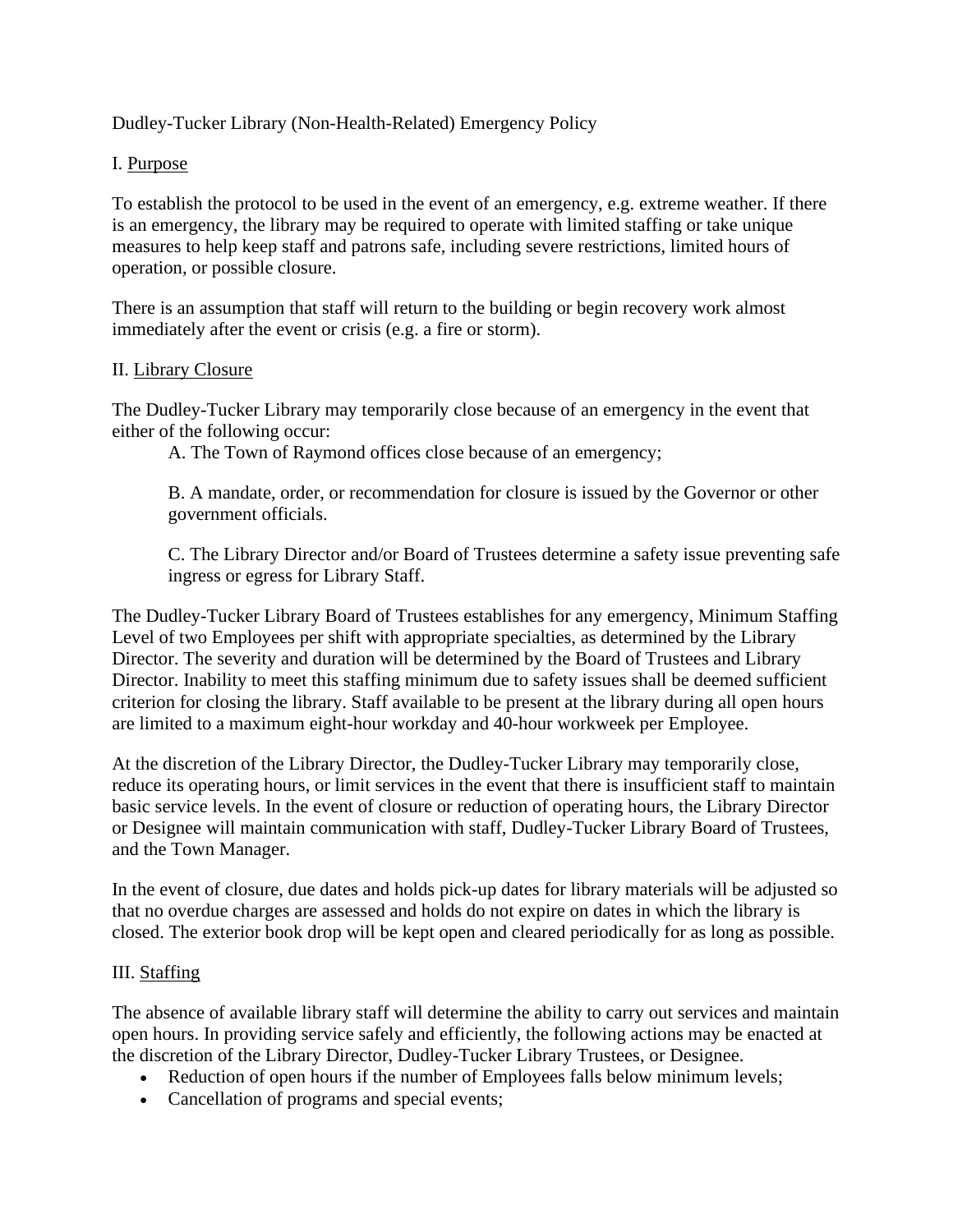- Reallocation of Employee responsibilities and shift/schedule changes to provide coverage during open hours;
- Closure of the library for one or more days.

If the Library is open, Employees are expected to report to work on time as scheduled, excluding any excused absences following the established Personnel Policy. If the Library is closed or hours reduced, Employees may be assigned work-at-home tasks to be completed in their compensated hours. When appropriate, work tools (e.g.laptops, supplies, etc.) will be checked out to Employees by the Library Director or Designee for work-at-home assignments. If working from home is not possible, and in the event of closure, Employees shall be compensated for their regularly scheduled hours as follows:

- If the Library Director closes the Library or delays reporting, Employees will not be charged sick or vacation leave for the uncontrolled absence.
- If the Library is open and an Employee determines the conditions in their local area pose unsafe travel conditions, s/he may contact Library Director for delayed reporting until conditions allow safe travel or remain at their residence if conditions do not improve. In these circumstances, Employee will be charged leave (sick, vacation, or unpaid). The same policy applies for early departure.
- If an Employee opts to delay report, stay home, or depart early, and the Library is later closed, the Employee will only be charged leave for the period of their absence when the Library was open.
- Employee notifications will be made by text, unless otherwise agreed upon by Employee and Library Director. In addition, Employees on leave (sick, vacation, or unpaid) will not be charged hours the Library was closed under this provision.
- It is the Employee's responsibility to accurately note time worked (in-Library or from home), leave time, and/or Library Building Closed (LBC) time. It is the Library Director's responsibility to notify the Finance Department of who was on leave prior to posting the next payroll.

## IV. Communication

Library staff should follow the normal procedure used for any unexpected closure/program cancellation, which includes posting on Facebook, Twitter, RCTV channels 13 and 22, WMUR, and the Library Website.

## V. Prioritization of Services

If reduced staffing, hours, or services are required, Employees shall perform priority responsibilities that most directly impact patrons prior to any other work tasks.

In the case of reduced staffing or reduced hours of operation, the Library Director or Designee will prioritize service-related tasks and assign the daily work plan to staff.

Individual responsibilities shall be completed after prioritized tasks if time permits, performing those duties with a deadline or significant impact first. Employees should consult with the Director or designated administrative authority to determine staffing area assignment and which